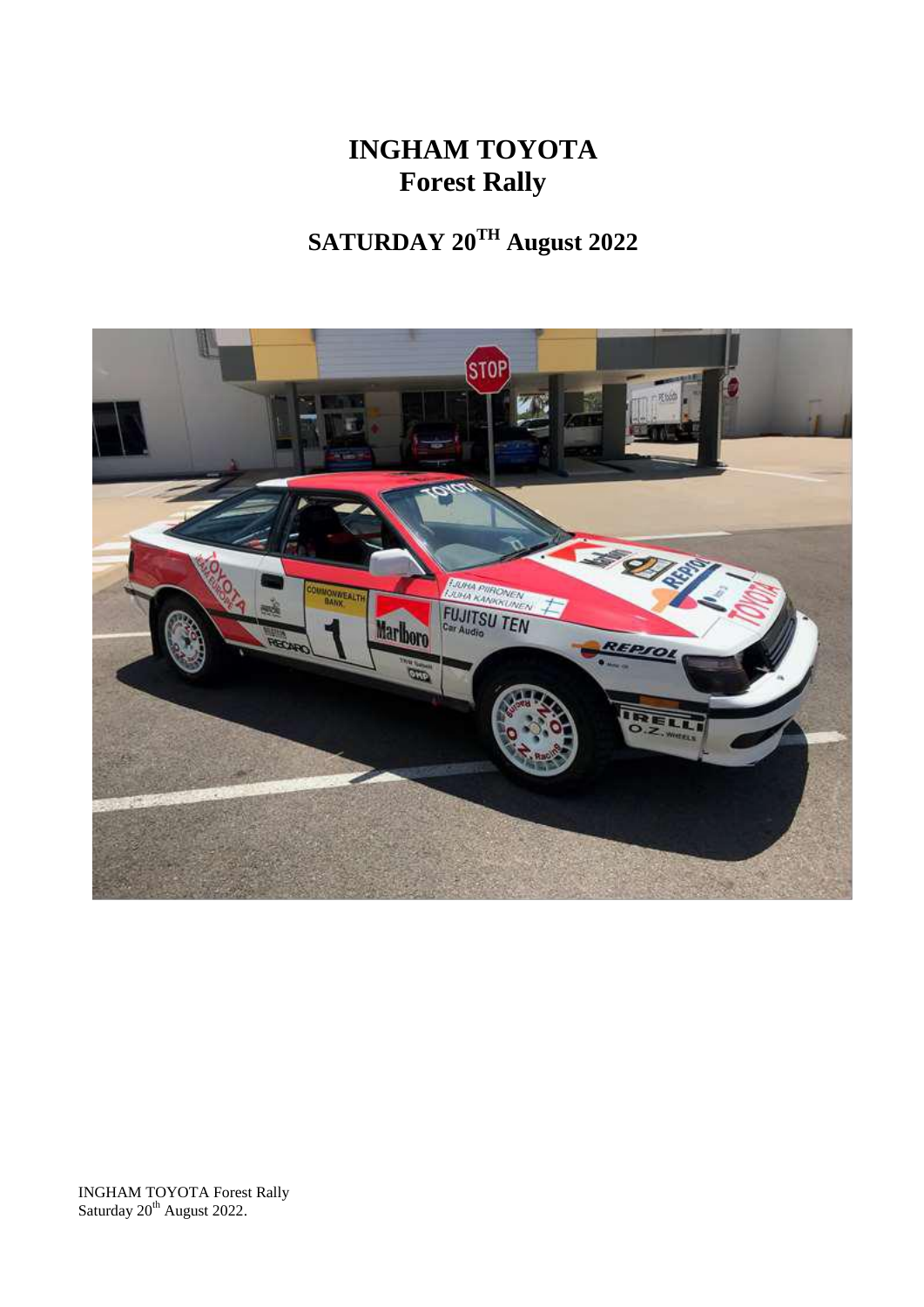# **1. PROGRAMME**

# **Publication of SupplementaryRegulations**

| Monday $11^{th}$ July          |             | <b>Entries Open</b>                                                             |
|--------------------------------|-------------|---------------------------------------------------------------------------------|
| Friday 12 <sup>th</sup> August | $16:00$ hrs | <b>Entries Close</b>                                                            |
| <b>Wednesday 17th August</b>   | 18:00 hrs   | Scrutineering, Verification of all<br>documentation begins                      |
|                                | $21:00$ hrs | Latest time for presentation of vehicles<br>for pre event scrutiny              |
| <b>Saturday 20th August</b>    | $08:00$ hrs | Latest time for representation of<br>vehicles which require additional scrutiny |
|                                | $08:00$ hrs | <b>CWA Hall Headquarters opens</b>                                              |
|                                | $08:45$ hrs | Scrutineering ends                                                              |
|                                | 09:30 hrs   | <b>Compulsory Drivers briefing</b>                                              |
|                                | $10:00$ hrs | <b>Start of Rally</b>                                                           |
|                                | $17:30$ hrs | End of Rally                                                                    |
|                                | $19:00$ hrs | Close of Headquarters                                                           |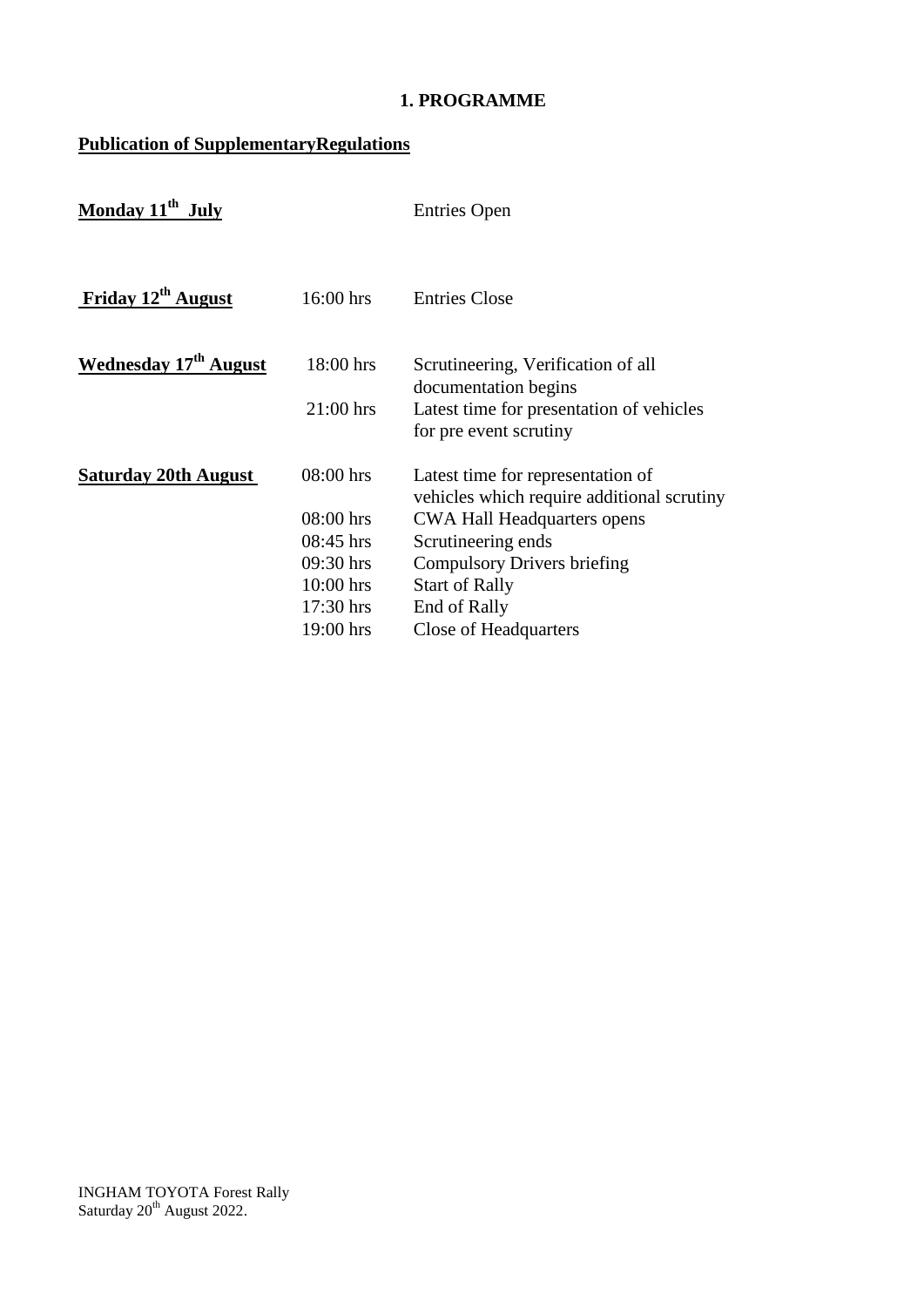#### **2. GENERAL INFORMATION**

#### **Held under the International Sporting Code of the FIA and the National Competition Rules of Motorsport Australia.**

Rally Enquires Geoff Nicol (h) 47 734 663 (m) 0417614663 Ken Long 47737404,Ian Gough, Greg Van Dinter (m) 0418782827 Paul Southey(m) 0438709132

Address for Correspondence

The Event Secretary 2022 INGHAM TOYOTA Forest Rally P.O.Box 7697 Garbutt 4814

Rally Headquarters CWA Hall, Abergowrie Road, Abergowrie.

Official Notice Board Location

CWA Hall, Abergowrie Road, Abergowrie.

### **3. ORGANISATION**

#### **Article 1 Organisation**

#### **Promotion**

The promoter of the 2022 INGHAM TOYOTA Forest Rally is the Townsville City Autosports Club Inc

#### **Address**

The address of the Secretary for the rally and all correspondence is The Event Secretary P.O.Box 7697 Garbutt 4814

### **Email [townsvillecityautosportsclub@outlook.com](mailto:townsvillecityautosportsclub@outlook.com)**

Organising Committee, Geoff Nicol , Ken Long, Greg Van Dinter, Paul Southey, Ian Gough

#### **Officials of the Rally**

| Clerk of Course          | Geoff Nicol (Heckler) 4773 4663 (m) 0417 614 663 |
|--------------------------|--------------------------------------------------|
| Deputy Clerks of Courses | Ian Gough (m)                                    |
| <b>Event Secretary</b>   | Emma Nicol                                       |
| <b>Chief Scrutineer</b>  | Ken Whitby                                       |
| Administrative Checker   |                                                  |
| Course Checker           | Ross Makela and Paul Makela                      |
| Timekeeper               | TBA                                              |
|                          |                                                  |

#### **Appointments authorised by Motorsport Australia**

| Chief Steward | <b>Barry Neuendorff</b> |
|---------------|-------------------------|
| Stewards      | Gregory Wright          |

INGHAM TOYOTA Forest Rally Saturday 20<sup>th</sup> August 2022.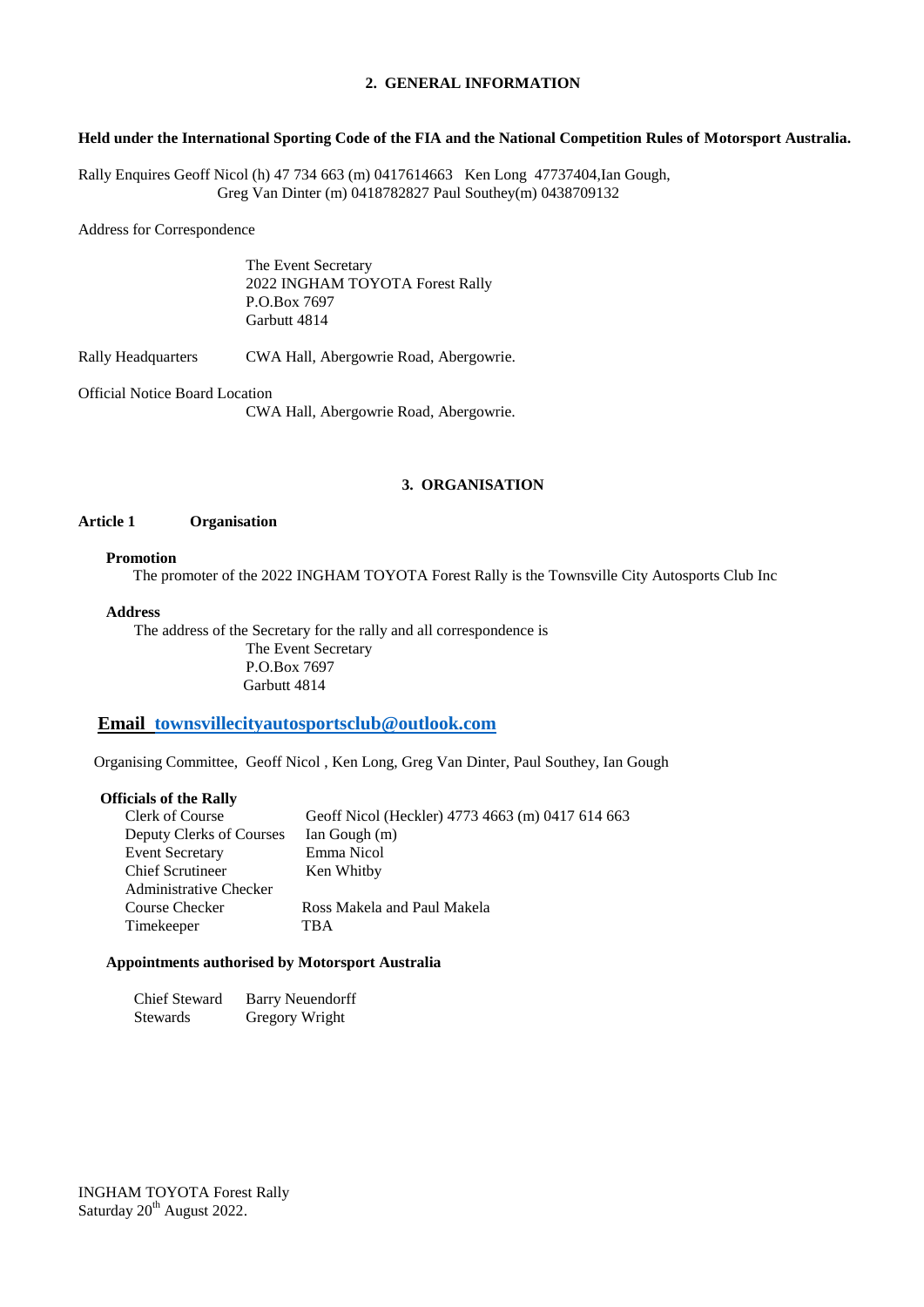#### **Article 2 Event Eligibility**

**2.1** 2022 INGHAM TOYOTA Forest Rally counts towards Townsville City Autosports Club Rally Championship:

#### **Article 3 Event Description**

- **3.1** The 2022 INGHAM TOYOTA Forest Rally is authorised by Motorsport Australia and shall be conducted under FIA International Sporting Code including Appendices and the National Competition Rules (NCR) the 2022 National Rally Standing Regulations, These Supplementary Regulations and any Further Regulations and Bulletins as may be authorised by Motorsport Australia.This Event will be conducted under and in accordance with any and all necessary Motorsport Australia COVID-19 Return to Race Strategy requirements at the time of the event, these Supplementary Regulations and any Further Regulations, addenda and instructions as may be issued subject to NCR of the current Motorsport Australia Manual.The Event is to be held in accordance with Motorsport Australia OH&S, Safety 1st, Integrity and Legal, and Risk Management Policies, which can be found on the Motorsport Australia website at [www.motorsport.org.au.](http://www.motorsport.org.au/) Certain public, property, professional indemnity and personal accident insurance is provided by Motorsport Australia in relation to the Event. Further details can be found in the Motorsport Australia Insurance Handbook, available at [www.motorsport.org.au.](http://www.motorsport.org.au/)
- **3.2** The Motorsport Australia Permit Number is **422/2108/02**
- **3.3** The event will begin at 10:00 hrs at the CWA Hall Abergowrie 20<sup>th</sup> August 2022. The approximate distances will be: 120 Klm's Competitive & 193 Klm's Liaison.
- **3.4** The organisers reserve the right, at their discretion, to abandon, postpone, or cancel the event subject to the NCR. The Clerk of Course reserves the right to terminate the event at any time.

#### **Article 4 Vehicle Eligibility**

The classes to be used for this event are as per the 2022 Motorsport Australia Manual. All vehicles must comply with the National Rally Standing Regulations Vehicles General (VG).

#### **Article 5 Entry Forms, Entries and Entry Fees**

- **5.1** The entry fee for 2022 INGHAM Forest Rally is \$450.00
- **5.2** Entries will open on publication of these Supplementary Regulations & close Friday 12th of August 2022. An entry may be substituted for one lodged prior to the closing date of entries in respect of which the competitor has advised his inability to compete. Entries must be made on the official from which must be fully completed and signed as per the NCR and emailed to the event secretary or via the Motorsport Australia entry portal
- **5.3** Cheques, money orders etc. are to be made payable to Townsville City Autosports Club Inc. The organisers will not accept any responsibility for cash forwarded by mail or Direct Debit. Details: BSB:633-000 (Bendigo Bank) Account No. 160540936 Name of Club: Townsville City Autosports Club Inc. Please reference name.
- **5.4** Entries will be accepted at the discretion of the organisers subject to the NCR. A limit of 50 starters may be applied and the organiser reserves the right to cancel the event if less than 10 entries are received. Entries will then be accepted in order of receipt, the latest being excluded first. If a number of entries are received on the same day causing the limit to be exceeded, a ballot will be held.
- **5.5** The Organising Committee reserves the right to refuse an entry in accordance with the NCR of the 2022 Motorsport Australia.Manual
- **5.6** The entry fee will be refunded in full:
	- \* to candidates whose entry has not been accepted
	- \* in case of the rally not taking place
	- withdrawal of entry prior to close of entries

In case of withdrawal, after close of entries, due to reasons of force

majeure recognised by the stewards of the meeting, the organisers may refund part of the entry fee.

INGHAM TOYOTA Forest Rally Saturday 20<sup>th</sup> August 2022.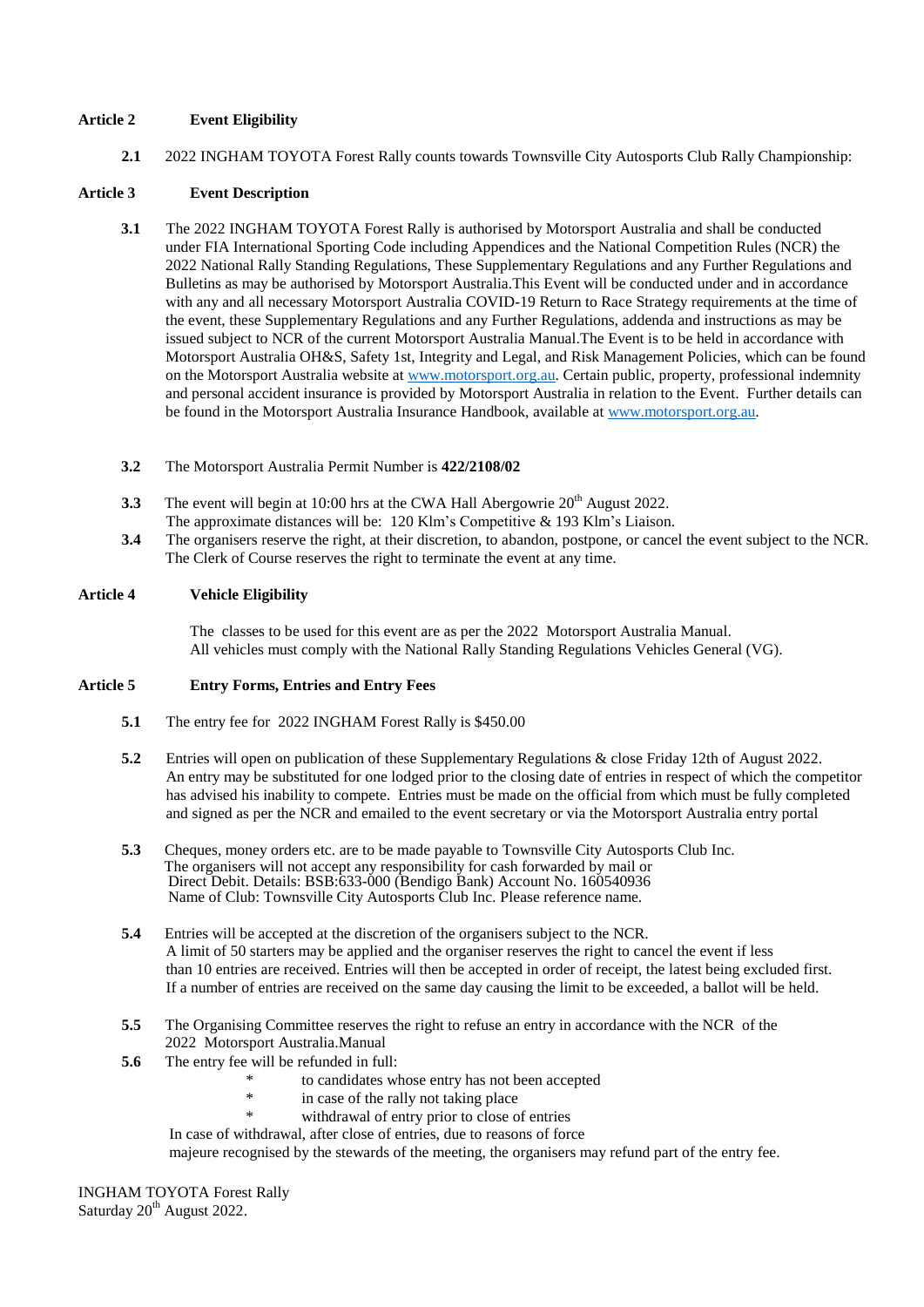- **5.7** The crew shall consist of a driver and co-driver who must retain their respective roles throughout the event.
- **5.8** Financial members of a Motorsport Australia affiliated clubs are eligible to participate in the event
- **5.9** Licence requirements are Rally/Rally Junior Licence.

#### **Article 6 Servicing**

- **6.1** Service crews must be registered with the Organisers and will be provided with Service Instructions. The registration of one service crew is included in the entry fee.
- **6.2** The maximum distance between service/refuel points will be approximately 70 kms.
- **6.3** The passage of service vehicles and servicing by persons other than the crew of the competing vehicle is banned on roads as specified. Any infringement of this regulation noted by an official of the event may result in a charge being laid by the Clerk of Course.
- **6.4** There is fuel available at Ingham.Fuel must comply with Schedule G of the current Motorsport Australia Manual
- **6.5** Central service point is at the CWA Hall remote servicing for fuel only will be permited

### **Article 7 Competitors Briefing**

**7.1** A competitor's briefing will be held at the CWA Hall,  $09:00$  Hrs Saturday  $20<sup>th</sup>$  August,  $2022$ It is compulsory for both crew members of each car to attend. Failure to attend may result in a charge being laid by the Clerk of Course.

#### **Article 8 Reconnaissance and Pace Noting**

**8.1** The passage of any crew member on any of the special stages of the event is banned from the time of publication of these Regulations to the beginning of the rally. Any infringement of this regulation noted by an official of the event may result in a charge being laid by the Clerk of Course.

#### **Article 9 Promotion**

- **9.1** Through entering this event all Competitors and crew members agree to the free use of their name and photographs in any promotional material prepared and issued by the organisers.
- **9.2** All advertising, sales promotion and publicity material concerning or referring to the event should refer prominently to the event as the 2022 INGHAM TOYOTA Forest Rally.
- **9.3** All competitors and crew members are requested to provide publicity material concerning themselves and sponsor on the form provided when lodging their entry.

#### **Article 10 Maps**

**10.1** Maps will be supplied

#### **Article 11 Odometer Check**

**11.1** The official vehicle for the event has recorded a reading of 5.00 km over the Queensland Transport Speedo Check of 5km. (south of the Australian Institute of Marine Science turn off approx 27 km south of Townsville). A duplicate check will be set up on Abergowrie Rd close to the CWA headquarters.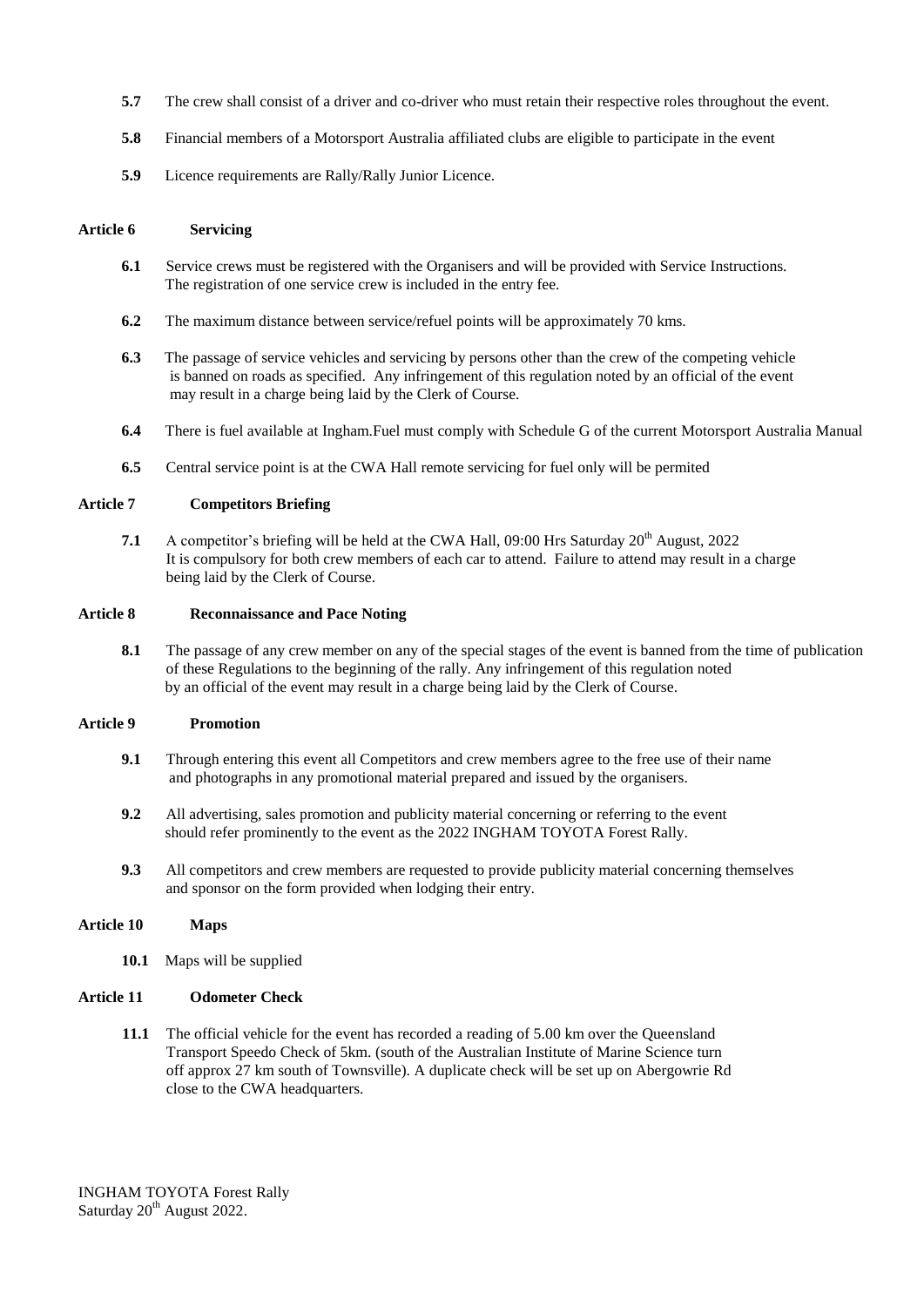#### **Article 12 Documentation and Scrutiny**

- **12.1** Documents establishing civil registration and Third Party Insurance cover as well as appropriate Motorsport Australiavehicle registration and Log Book must be produced at pre-event scrutiny. Log Books will be collected at time of Scrutiny and held by Event Officials until completion of Post-event Scrutiny.For Queensland registered vehicles a certificate of Third Party Extension for this event is required specifying cover for 2022 INGHAM TOYOTA Forest Rally all documentation MUST be emailed to the event secretary prior to the event.
- **12.2** Relevant Motorsport Australia Competitor and competitor licences as well as a current civil licence for the driver must be Emailed to the Organisers prior to the event.
- **12.3** A change of crew members or vehicle may be considered by the Clerk of Course before close of scrutiny and may be approved subject to the agreement of the Stewards of the Event.
- **12.4** Competitor numbers will be supplied by the organisers.
- **12.4** Competitors must have a white area 500mm wide by 520mm high on both front doors for event advertising and competition numbers Schedule K.
- **12.5** Competitors are required to leave an area of at least 500mm and 140mm high on the bonnet and boot for the event sponsors rally decals. Competitors are reminded of the requirements of Schedule K.
- **12.7** The requirement for fire extinguishers is in Schedule H of Motorsport Australia Manual.
- **12.8 (i)** Pre-event scrutiny will take place as follows :

|      | <b>ARC</b> Automotive                      |
|------|--------------------------------------------|
|      | Bayswater Road                             |
|      | Garbutt                                    |
| Time | $18:00$ hrs $-21:00$ hrs                   |
| Date | Wednesday 17 <sup>th</sup> of August. 2021 |

- **(ii)** Actual pre-event scrutiny may continue after 21:00hrs however competitors must register their presence with the Chief Scrutineer (or his delegate) prior to 20:00 hrs.
- **(iii)** Regional scrutiny is recommended with the approval of the Chief Scrutineer and carried out by an official specifically nominated by him.
- **12.9** Any vehicle which fails scrutiny will not be allowed to start the event. A vehicle deemed unsafe by the Clerk of the Course, Deputy Clerk of the Course or Chief Scrutineer or his deputy during the running of event will not be allowed to continue.
- **12.10** For other than vehicles to which NRSR applies; Turbo scrutiny will be held for all other vehicles fitted with a turbo charger for inspection and sealing (pre-drilled). Vehicles must be presented from 18:00 - 20:00 with the engine cold.
- **12.11** Selected vehicles may be required for post-event scrutiny and be subject to sealing of components. The location and time for post event scrutiny will be advised in Further Regulations.
- **12.12** The starting order will be determined by seeding.
- **12.12** Noise Testing All vehicles will be required to conform to the 2022 Motorsport Australia Manual and may be tested in accordance with these methods.
- **12.13** Vehicle logbooks may be held by the Chief Scrutineer until the end of event.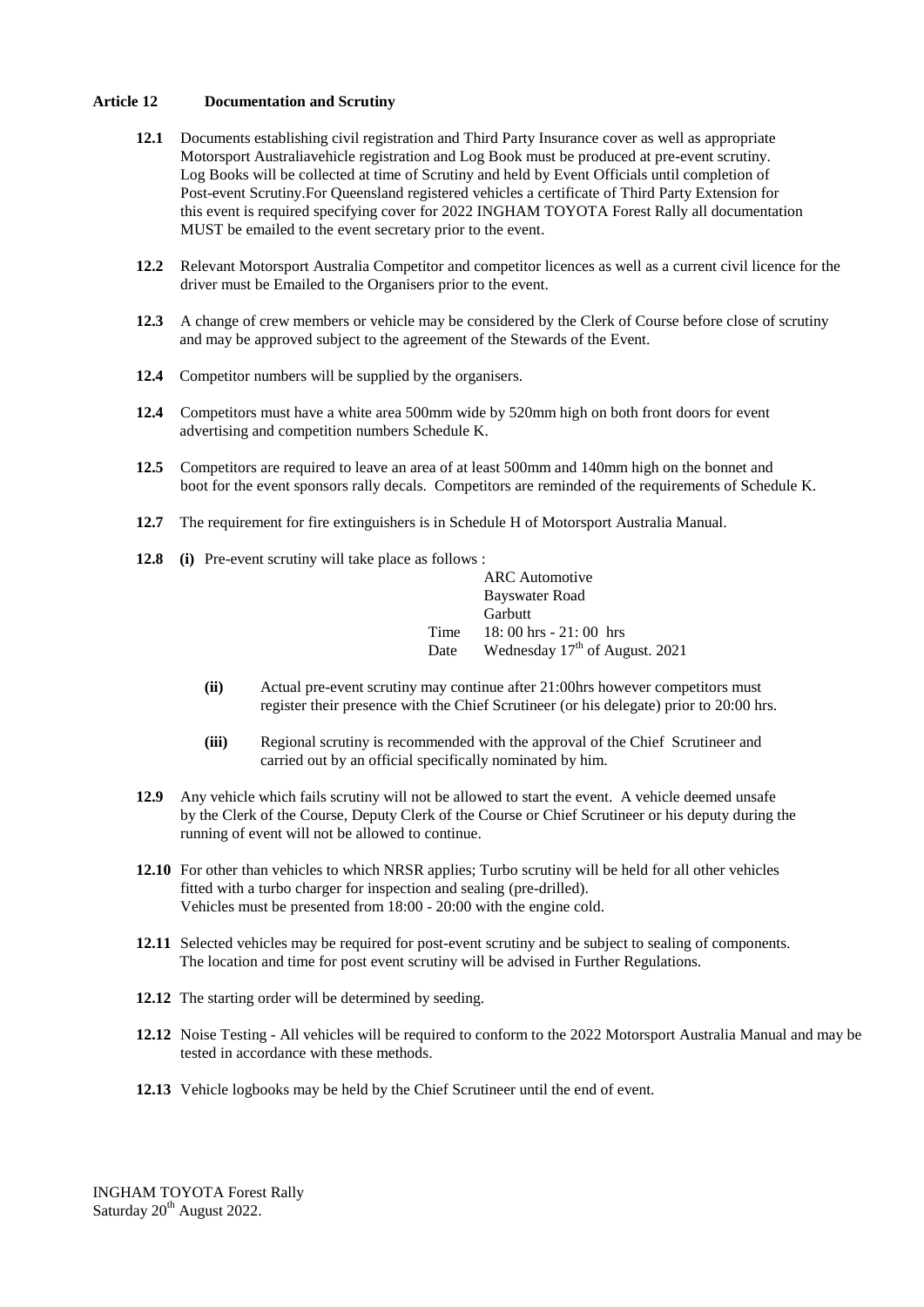#### **Article 13 Running Details**

- **13.1** 2022 INGHAM TOYOTA Forest Rally will start at the CWA Hall 10:00 hrs Saturday  $20<sup>th</sup>$  August 2021 and finish at approximately 17:30 hrs  $20<sup>th</sup>$  August 2022. All cars are required to book in at the Start by 08:45 hrs. Penalties of one minute per minute may apply to crews booking in late.
- **13.2** Minimum time intervals between cars at start controls will be two minutes. This interval may be increased at the sole discretion of the Clerk of the Course.
- **13.3** The first car should finish the event at approximately Saturday 20<sup>th</sup> August 17:00 hrs 2022. The finish location for event shall be at CWA Hall.
- **13.5** Performance Record, Scoring and Results will be in accordance with the National Rally Standing Regulations. Any lateness exceeding 30 minutes of the target time between two time controls or a total lateness exceeding 40 minutes at the end of the first section, or a total lateness of more than 60 minutes, will result in the exclusion of the crew.
- **13.6** Provisional results will be posted by 18:30 Hrs 20th August 2022.
- **13.7** Protest Competitors are reminded of their rights under the NCR.
- **13.8** Event Organisers reserve the right to abandon, postpone or cancel the event in accordance with the NCR of the current Motorsport Australia Manual.
- **13.9** All competitors are requested to advise a Control Official at the Time Control or Stop Point of the stage in which they retire, of their retirement from the event by lodging with the official a form to be supplied by the Organisers for that purpose.
- **13.10** With regard to the obstruction of vehicles, competitors are reminded of the provisions of the National Standing Regulations concerning overtaking, obstruction and the use of reflective safety triangles.
- **13.11 (i)** Immediately on completing the event all cars will be held in *Parc Ferme*.
	- **(ii)** As soon as they have parked their car in *Parc Ferme* crews must leave the *Parc Ferme* area and will not be allowed to re-enter until a time specified by the Clerk of Course which will be no later than 60 minutes after their arrival time into *Parc Ferme*.
	- **(iii)** The cars will be subject to *Parc Ferme* rules from when they reach the end of the event until the crew is allowed to re-enter the *Parc Ferme.*

#### **13.12 Alcohol, Drugs and Other Substances**

The holder of a Motorsport Australia Licence (or a Licence issued by another ASN) may be tested for the presence of any drug or other banned substance and subject to a penalty for a breach of the Australian National Anti-Doping Policy and/or the Motorsport Australia Illicit Drugs in Sport (Safety Testing) Policy a[t www.motorsport.org.au.](http://www.motorsport.org.au/)

Consumption of alcohol in the paddock, pits or any other Reserved Area is prohibited until all Competition is concluded each day. The holder of a Motorsport Australia Licence (or a Licence issued by another ASN) may be tested for the presence of alcohol by a Motorsport Australia Accredited Testing Official (CATO) in accordance with the Motorsport Australia Alcohol Policy at [www.motorsport.org.au.](http://www.motorsport.org.au/)

#### **Article 14 Prizes, Trophies and Awards**

**14.1**

Outright 1st Trophies 2nd Trophies 3rd Trophies Trophies for both driver and co-driver.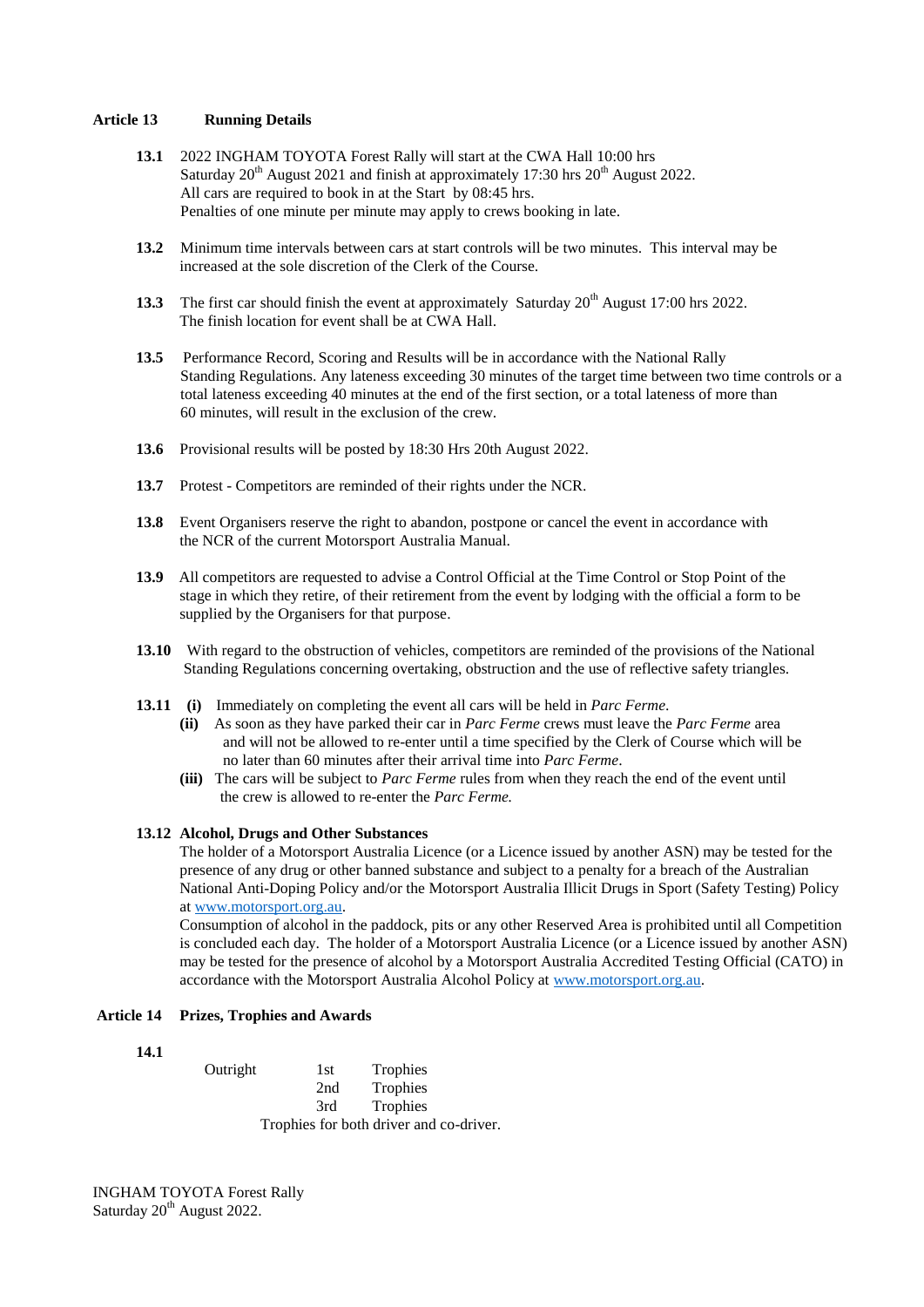- **14.2** The organisers reserve the right to add to these Trophies.
- 14.3 In the event of a tie, competitors concerned will share equally in any trophies.
- **14.4** The time and location of the presentation of trophies is to be advised.

#### **Article 15 Judges of Fact**

- **15.1** Judges of fact
	- Scrutineers will be deemed Judges of Fact relative to:
	- a) the safety of equipment and vehicles:
	- b) ensuring all relevant documents are current and correct:
	- c) the measurement of emitted vehicle noise.

#### **15.2** Control officials shall be deemed Judges of Fact relative to:

- a) time of arrival at, and departure from control:
- b) direction of entry to and departure from control:
- c) observation of Quiet Zone restrictions:
- d) conduct of service crews:
- e) deviation from route chart:
- **15.3** Official Observers appointed by the Motorsport Australia or the Clerk of Course, shall be Judges of Fact relative to : 15.2b), 15.2d).
- **15.4** The Clerk of Course and Deputy Clerk of Course shall be deemed to be Judges of Fact to 15.1 and 15.2.
- **15.5** Police Officers on duty shall be deemed Judges of Fact in relation to compliance with the Transport Operations (RUM) Legislation.

#### **Advice to Competitors**

- **Fuel** Is available at Ingham
- **Camping** Camping at CWA Hall & Broadwater National Park.
- **Spectators** Spectators wishing to view the rally will have the opportunity to see the rally at spectator points.

#### **Acknowledgments**

Mouse & Steph Masters HQ Plantations National Parks and Wildlife Hinchinbrook Shire Council All volunteers that will help to make this event happen. Toilets and Hot showers on site CWA hall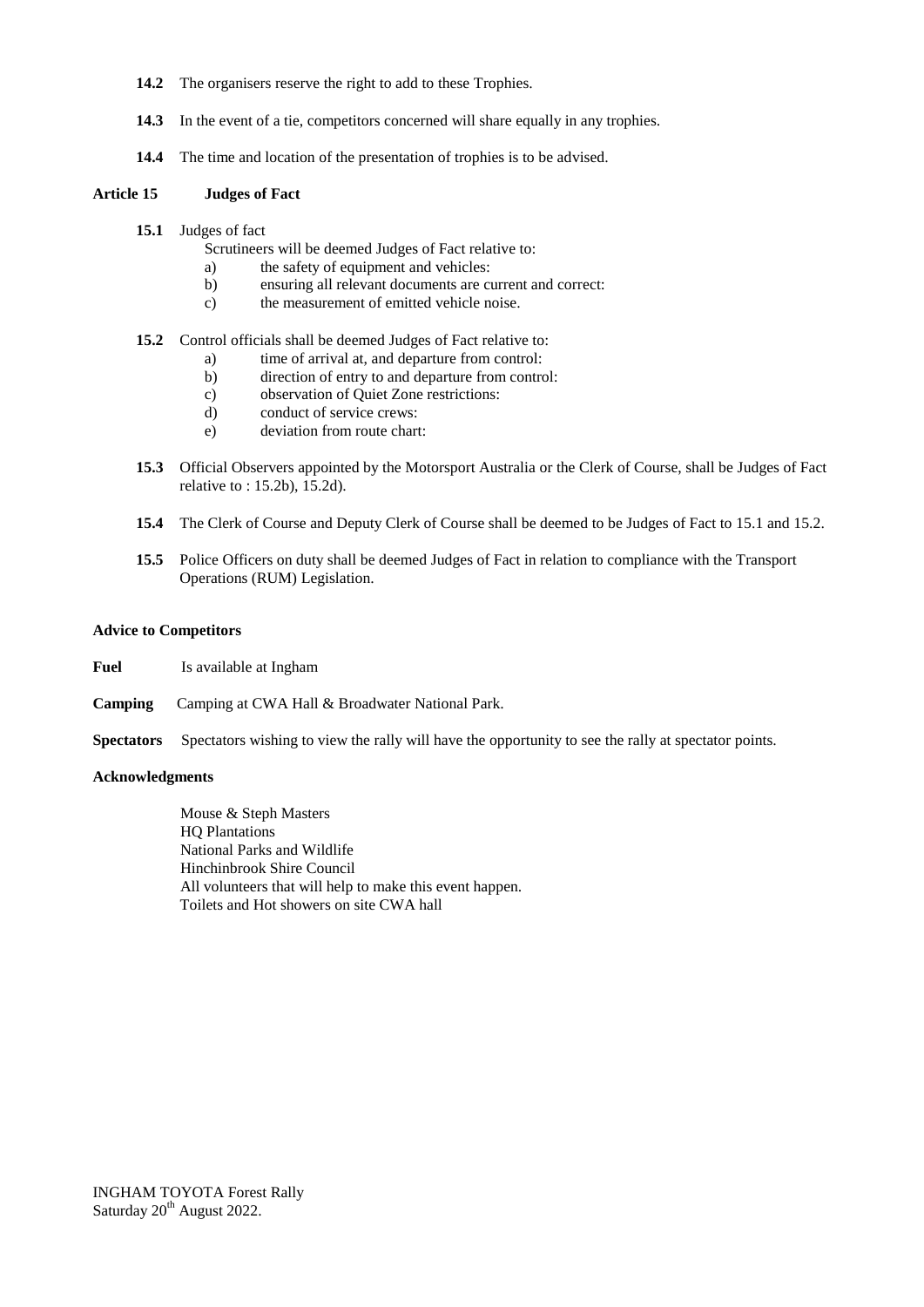| <b>Entry Form</b><br>Rally/Road                                                                                                                                                 |                                     | <b>CLUB LOGO HERE</b>                                  | <b>MEMBER OF</b><br>MOLOrSA                               |
|---------------------------------------------------------------------------------------------------------------------------------------------------------------------------------|-------------------------------------|--------------------------------------------------------|-----------------------------------------------------------|
| <b>OFFICE USE ONLY</b>                                                                                                                                                          |                                     |                                                        |                                                           |
| <b>CLASS</b>                                                                                                                                                                    | <b>CAR NUMBER</b>                   |                                                        |                                                           |
| <b>DATE ENTRY RECEIVED</b>                                                                                                                                                      |                                     | <b>ENTRY APPROVED</b><br><b>DATE</b>                   |                                                           |
|                                                                                                                                                                                 |                                     | <b>TIME</b>                                            |                                                           |
| Held under the ISC of the FIA and the National Competition Rules of Motorsport Australia                                                                                        |                                     |                                                        |                                                           |
| Ingham Toyota Forest Rally<br><b>EVENT NAME</b>                                                                                                                                 |                                     |                                                        |                                                           |
| <b>ORGANISER/CLUB</b>                                                                                                                                                           | Townsville City Autosports Club Inc | <b>DATE</b>                                            | 20 21<br>$-2$<br>$\boldsymbol{8}$<br>$\mathbf{2}$<br>$-0$ |
| <b>Driver</b>                                                                                                                                                                   |                                     |                                                        |                                                           |
| <b>SURNAME</b>                                                                                                                                                                  |                                     | <b>MOTORSPORT</b>                                      |                                                           |
|                                                                                                                                                                                 |                                     | <b>AUSTRALIA LICENCE NO.</b><br><b>AFFILIATED CAMS</b> |                                                           |
| <b>GIVEN NAME(S)</b>                                                                                                                                                            |                                     | <b>CLUB</b><br><b>MEMBERSHIP NO.</b>                   |                                                           |
| <b>ADDRESS</b>                                                                                                                                                                  |                                     |                                                        |                                                           |
|                                                                                                                                                                                 |                                     |                                                        |                                                           |
| <b>SUBURB</b>                                                                                                                                                                   |                                     | <b>STATE</b>                                           | <b>POSTCODE</b>                                           |
| <b>EMAIL</b>                                                                                                                                                                    |                                     | <b>MOBILE/PHONE</b>                                    |                                                           |
| <b>EMERGENCY CONTACT NAME</b><br><b>EMERGENCY CONTACT NUMBER</b>                                                                                                                |                                     |                                                        |                                                           |
| <b>AMBULANCE COVER?</b>                                                                                                                                                         | <b>YES</b><br><b>NO</b>             |                                                        |                                                           |
| <b>CURRENT HOLD AN CURRENT CIVIL</b>                                                                                                                                            | <b>YES</b><br><b>NO</b>             | If YES, the civil drivers licence is required to       |                                                           |
| <b>DRIVERS LICENCE?</b><br><b>OBSERVE LICENCE TEST REQUIRED?</b>                                                                                                                | <b>YES</b><br><b>NO</b>             | be presented at documentation                          |                                                           |
|                                                                                                                                                                                 |                                     |                                                        |                                                           |
| <b>Co-Driver/Navigator 1</b>                                                                                                                                                    |                                     |                                                        |                                                           |
| <b>SURNAME</b>                                                                                                                                                                  |                                     | <b>MOTORSPORT</b><br><b>AUSTRALIA LICENCE NO.</b>      |                                                           |
| <b>GIVEN NAME(S)</b>                                                                                                                                                            |                                     | <b>AFFILIATED CAMS</b><br><b>CLUB</b>                  |                                                           |
|                                                                                                                                                                                 |                                     | <b>MEMBERSHIP NO.</b>                                  |                                                           |
| <b>ADDRESS</b>                                                                                                                                                                  |                                     |                                                        |                                                           |
| <b>SUBURB</b>                                                                                                                                                                   |                                     | <b>STATE</b>                                           | <b>POSTCODE</b>                                           |
| <b>EMAIL</b>                                                                                                                                                                    |                                     | <b>MOBILE/PHONE</b>                                    |                                                           |
| <b>EMERGENCY CONTACT NAME</b>                                                                                                                                                   |                                     |                                                        |                                                           |
| <b>EMERGENCY CONTACT NUMBER</b>                                                                                                                                                 |                                     |                                                        |                                                           |
| <b>AMBULANCE COVER?</b>                                                                                                                                                         | <b>YES</b><br><b>NO</b>             |                                                        |                                                           |
| If YES, the civil drivers licence is required to<br><b>CURRENT HOLD AN CURRENT CIVIL</b><br><b>YES</b><br><b>NO</b><br><b>DRIVERS LICENCE?</b><br>be presented at documentation |                                     |                                                        |                                                           |
| <b>OBSERVE LICENCE TEST REQUIRED?</b>                                                                                                                                           | <b>YES</b><br><b>NO</b>             |                                                        |                                                           |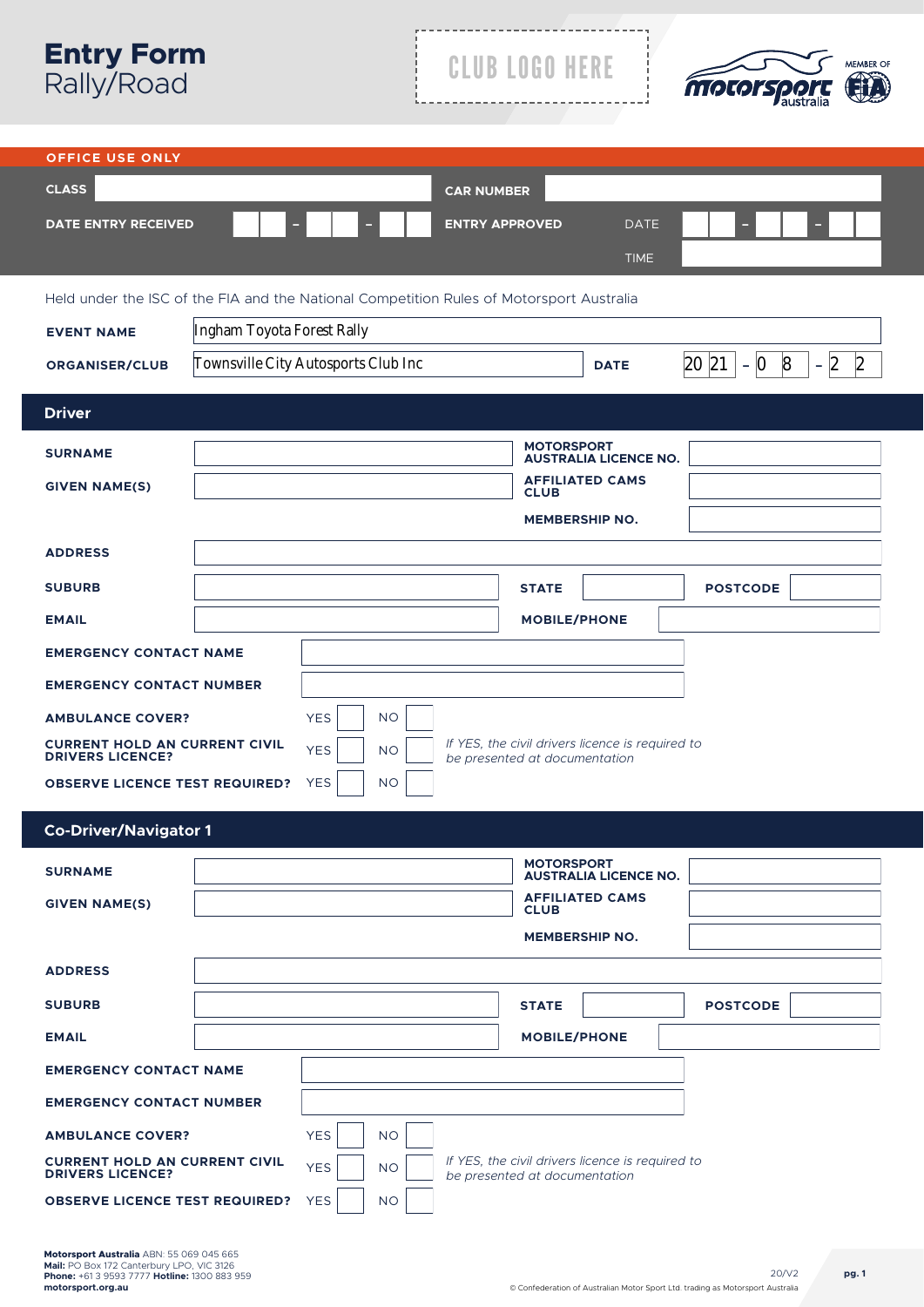# **Entry Form**

Rally/Road



| <b>Co-Driver/Navigator 1</b> |
|------------------------------|
|                              |

| <b>SURNAME</b><br><b>GIVEN NAME(S)</b>                          | <b>MOTORSPORT</b><br><b>AUSTRALIA LICENCE NO.</b><br><b>AFFILIATED CAMS</b><br><b>CLUB</b><br><b>MEMBERSHIP NO.</b> |
|-----------------------------------------------------------------|---------------------------------------------------------------------------------------------------------------------|
| <b>ADDRESS</b>                                                  |                                                                                                                     |
| <b>SUBURB</b>                                                   | <b>POSTCODE</b><br><b>STATE</b>                                                                                     |
| <b>EMAIL</b>                                                    | <b>MOBILE/PHONE</b>                                                                                                 |
| <b>EMERGENCY CONTACT NAME</b>                                   |                                                                                                                     |
| <b>EMERGENCY CONTACT NUMBER</b>                                 |                                                                                                                     |
| <b>AMBULANCE COVER?</b>                                         | <b>YES</b><br><b>NO</b>                                                                                             |
| <b>CURRENT HOLD AN CURRENT CIVIL</b><br><b>DRIVERS LICENCE?</b> | If YES, the civil drivers licence is required to<br><b>YES</b><br><b>NO</b><br>be presented at documentation        |
| <b>OBSERVE LICENCE TEST REQUIRED?</b>                           | <b>YES</b><br><b>NO</b>                                                                                             |

# **Competitor (Car Owner/Entrant)**

| <b>SURNAME</b>       | <b>MOTORSPORT</b><br><b>AUSTRALIA LICENCE NO.</b> |  |
|----------------------|---------------------------------------------------|--|
| <b>GIVEN NAME(S)</b> | <b>LICENCE EXPIRY</b>                             |  |
| <b>EMAIL</b>         | <b>MOBILE/PHONE</b>                               |  |

# **Description of Car**

| <b>COMPETITION NO.</b>                | <b>REGISTRATION</b><br><b>NO.</b> (if applicable) | <b>REGISTRATION</b><br><b>EXPIRY</b> (if applicable)                            |           |
|---------------------------------------|---------------------------------------------------|---------------------------------------------------------------------------------|-----------|
| <b>MAKE</b>                           | <b>MODEL</b>                                      | <b>YEAR</b>                                                                     |           |
| <b>BODY TYPE</b>                      | <b>COLOUR</b>                                     | <b>CAPACITY</b>                                                                 | <b>CC</b> |
| <b>CLASS FOR THIS</b><br><b>EVENT</b> |                                                   | 4WD<br>2WD OR 4WD?<br>2WD                                                       |           |
| <b>LOGBOOK NO.</b>                    |                                                   | <b>UNREGISTERED VEHICLE</b><br><b>YES</b><br>N/A<br><b>NO</b><br><b>PERMIT?</b> |           |
| OI D THIDD DADTY EYTENCION            |                                                   |                                                                                 |           |

**QLD THIRD PARTY EXTENSION**  *(QLD registered vehicles only)*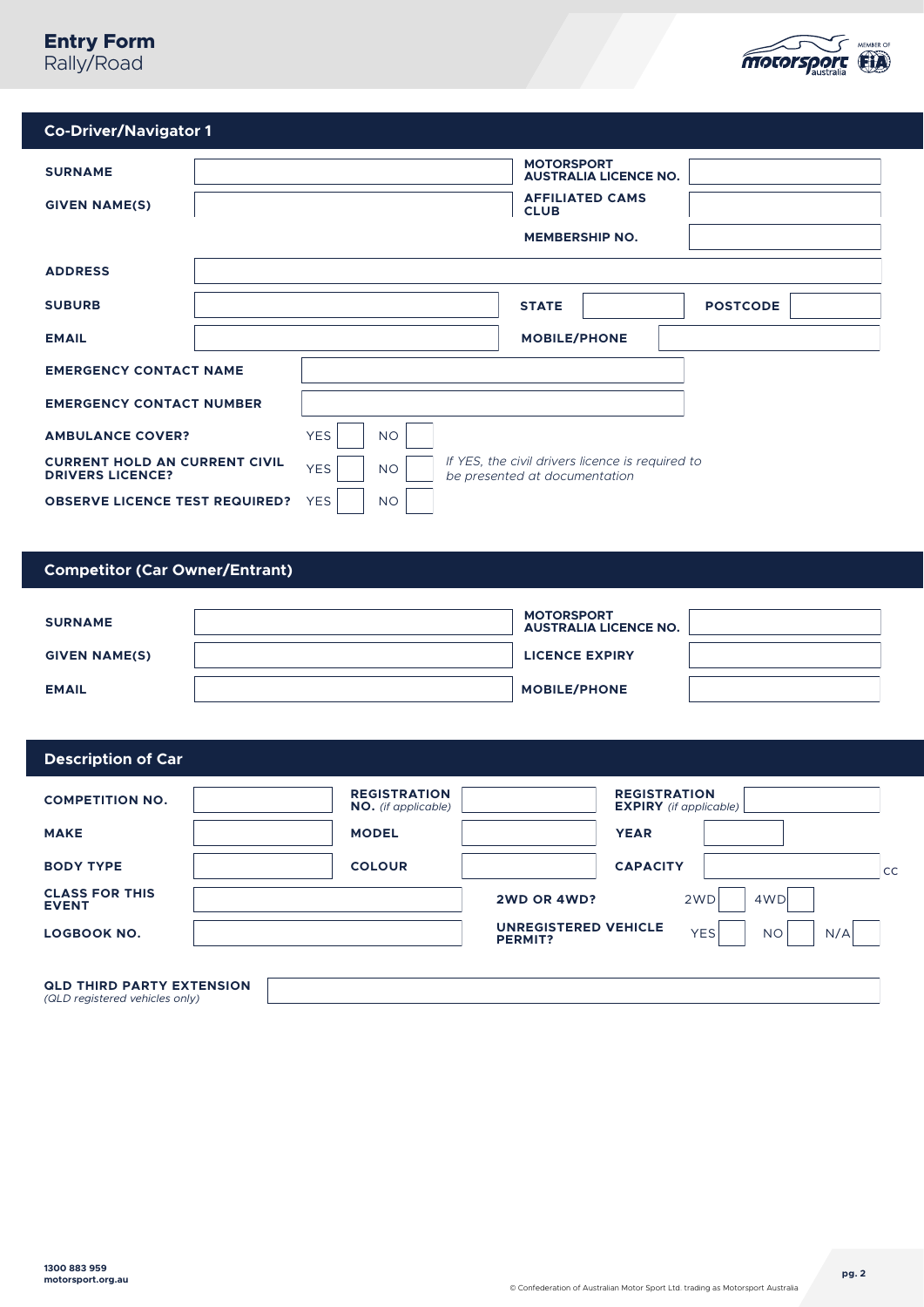# **Entry Form** Rally/Road



### **Service Crew Details**

| <b>COMPETITOR</b><br><b>NAME</b>   |                |                                        |    |               |  |
|------------------------------------|----------------|----------------------------------------|----|---------------|--|
| <b>CREW MEMBER</b><br><b>NAMES</b> | 1              |                                        | 2  |               |  |
|                                    | 3              |                                        | 4  |               |  |
|                                    | 5              |                                        | 6  |               |  |
|                                    | $\overline{7}$ |                                        | 8  |               |  |
|                                    | 9              |                                        | 10 |               |  |
|                                    |                |                                        |    |               |  |
| <b>Service Vehicle 1</b>           |                |                                        |    |               |  |
| <b>MAKE</b>                        |                | <b>MODEL</b>                           |    | <b>YEAR</b>   |  |
| <b>REGISTRATION NO.</b>            |                | <b>STATE OF</b><br><b>REGISTRATION</b> |    | <b>COLOUR</b> |  |
|                                    |                |                                        |    |               |  |
| <b>Service Vehicle 2</b>           |                |                                        |    |               |  |
| <b>MAKE</b>                        |                | <b>MODEL</b>                           |    | <b>YEAR</b>   |  |
| <b>REGISTRATION NO.</b>            |                | <b>STATE OF</b><br><b>REGISTRATION</b> |    | <b>COLOUR</b> |  |

#### **Declaration (must be completed by all applicants)**

#### **ANY APPLICANT MAKING A FALSE DECLARATION IS LIABLE TO REFUSAL AND CANCELLATION OF LICENCE AND/OR INSURANCE COVER**

I accept the conditions of, and acknowledge the risks arising from, attending or participating in Motor Sport Activities being provided by CAMS and the Entities. I agree to be bound by the rules, regulations and policies of CAMS at all times as a condition of continuing to hold a licence. The information I have entered into this form is true and correct and I will advise CAMS immediately if any of the information I have given is no longer true and correct. I have read, understood, acknowledge and agree to the above including the exclusion of statutory guarantees, warning, assumption of risk, release and indemnity.

| <b>COMPETITOR'S</b><br><b>SIGNATURE</b>            | <b>DATE</b><br>-<br>-                        |
|----------------------------------------------------|----------------------------------------------|
| <b>DRIVER'S</b><br><b>SIGNATURE</b>                | <b>DATE</b><br>$\overline{\phantom{0}}$<br>- |
| <b>CO-DRIVER/NAVIGATOR</b><br><b>1'S SIGNATURE</b> | <b>DATE</b><br>-<br>-                        |
| <b>CO-DRIVER/NAVIGATOR</b><br><b>2'S SIGNATURE</b> | <b>DATE</b><br>-                             |

#### **Parent/Guardian Consent (must be completed for all applicants under 18 years of age)**

| l, (name)                                    | of (address)                                                                                                                                                                                                                                                                                                         |
|----------------------------------------------|----------------------------------------------------------------------------------------------------------------------------------------------------------------------------------------------------------------------------------------------------------------------------------------------------------------------|
| parent/   quardian of<br>am the<br>own risk. | who is under 18 of age. I have read this<br>document and understand its contents, including the exclusion of statutory guarantees, warning, assumption of risk, release and<br>indemnity, and have explained the contents to the Minor. I consent to the Minor attending or participating in the event at his or her |
|                                              | <b>DATE</b>                                                                                                                                                                                                                                                                                                          |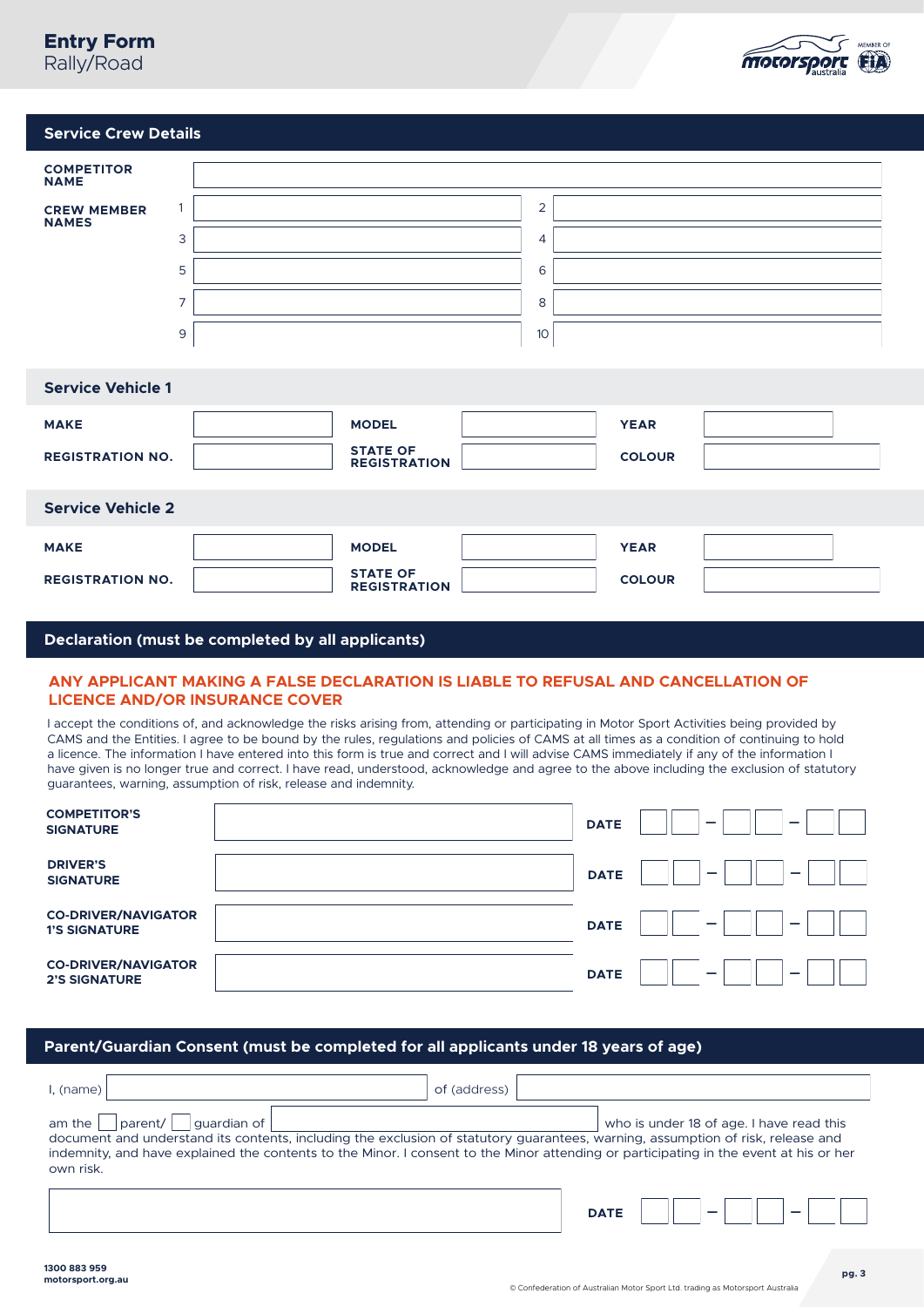

#### **Risk Warning and Disclaimer**

Motorsport Activities are inherently dangerous recreational activities and there is significant risk of injury, disability or death.<br>If you do not wish to be exposed to such risks, then you should not participate in the Mo

#### **Acknowledgement of Risks**

- I acknowledge that the risks associated with attending or participating in Motorsport Activities include but are **not limited** to the risk that I may suffer harm as a result of:
- motor vehicles (or parts of them) colliding with other motor vehicles or persons or property;
- other participants acting dangerously or with lack of skills; high levels of noise exposure;
- 
- acts of violence and other harmful acts (whether intentional or inadvertent) committed by persons attending or participating in the event; and and the failure or unsuitability of facilities (including grand-stands, fences

**Exclusion of Liability, Release and Indemnity** In exchange for being able to attend or participate in the Motorsport Activities, **I agree:** 

- to **release** Motorsport Australia and the Entities to the extent that any or all of them are providing Recreational Services from all liability for:<br>A my death
	- my **death**;
	- any **physical or mental injury** (including the aggravation, acceleration or recurrence of such an injury);
	-
	- the contraction, aggravation or acceleration of a **disease**;<br>• the coming into existence, the aggravation, acceleration or recurrence of any other **condition, circumstance, occurrence, activity, form of behaviour, course state of affairs:**
		- that is or may be harmful or disadvantageous to me or the community; or
		- that he or may be harmlar or disadvantage to me or the community,
- 
- howsoever arising from my participation in or attendance at the Motorsport Activities;<br>• to **indemnify and hold harmless and keep indemnified** Motorsport Australia and the Entities to the maximum extent permitted by law in to attend at or participate in the Motorsport Activities at my own risk.
- 

#### **I understand that:**

- nothing in this document excludes, restricts or modifies any rights that I may have as a result of significant personal injury that is caused by the Reckless Conduct of Motorsport Australia and the Entities as the supplier
- nothing in this document prevents Motorsport Australia and the Entities from relying on any laws (including statute and common law) that limit or preclude their liability;
- nothing in this document excludes any term or guarantee which under statute cannot be excluded, however the liability of Motorsport Australia and the Entities is limited to the minimum liability allowable by law;
- nothing in this document precludes me from making a claim under a Motorsport Australia insurance policy where I am expressly entitled to make a claim under that insurance policy; and<br>● Motorsport Australia has arranged participation in the Motorsport Activities. I acknowledge and accept that the insurance taken out by Motorsport Australia may not provide me with full indemnity for loss, damage or injury that I may suffer during my participation in the Motorsport Activities, and that I may have to pay the excess if a Claim is made under an insurance policy on my behalf. I agree that<br>my own insurance arrangements are arrangements, this document and my own circumstances.

#### **Where Motorsport Activities are held in the following jurisdictions, I acknowledge that I have also read and accept the following warnings:**

Under Australian Government Consumer Law (which is part of the **Competition and Consumer Act 2010 (Commonwealth)**), several guarantees are implied into contracts for the supply<br>of certain goods and services. I agree that t the supply of services), the exercise of rights conferred by those provisions, and any liability of Motorsport Australia and the Entities for a failure to comply with any such guarantees, are excluded. However, such exclusion is limited to liability for:

- death, physical or mental injury (including aggravation, acceleration or recurrence of such an injury of the individual);
- contraction, aggravation or acceleration of a disease of an individual; or
- the coming into existence, the aggravation, acceleration or recurrence of any other condition, circumstance, occurrence, activity, form of behaviour, course of conduct or state of affairs in relation to an individual that is or may be harmful or disadvantageous to the individual or the community, or that may result in harm or disadvantage to the individual or the community. This exclusion does not apply to

#### **Warning Applicable in Relation to Motorsport Activities Held in Victoria**

**Warning Under The Australian Consumer Law and Fair Trading Act 2012:** 

Under **The Australian Consumer Law (Victoria)**, several statutory guarantees apply to the supply of certain goods and services. These guarantees mean that the supplier named on this form is required to ensure that the recreational services it supplies to me:

- are rendered with due care and skill;
- are reasonably fit for any purpose which I either expressly or by implication, make known to the supplier; and
- might reasonably be expected to achieve any result I have made known to the supplier.

Under section 22 of the **Australian Consumer Law and Fair Trading Act 2012 (Vic)**, the supplier is entitled to ask me to agree that these conditions do not apply to me. I understand that if I sign this form, I am agreeing that any rights to sue the supplier under the **Australian Consumer Law and Fair Trading Act 2012** if I am killed or injured because the services were not in

accordance with these guarantees, are excluded, restricted or modified in the way set out in this form.<br>**Note:** I note that the change to my rights, as set out in this form, does not apply if my death or injury is due to g

"Gross negligence" in relation to an act or omission, means doing the act or omitting to do an act with reckless disregard, with or without consciousness, for the consequences of the act or omission. See regulation 5 of the **Australian Consumer Law and Fair Trading Regulations 2012** and section 22(3)(b) of the **Australian Consumer Law and Fair Trading Act 2012**.

#### **Warning Applicable in Relation to Motorsport Activities Held in South Australia**

Under sections 60 and 61 of The Australian Consumer Law (SA), if a person in trade or commerce supplies me with services (including recreational services), there is a statutory quarantee that those services:

- will be rendered with due care and skill; and
- we consider the sum of the services, will be reasonably fit for the purpose for which the services are being acquired (as long as that purpose is made known to the supplier); and any product resulting from those services, any product resulting from those services, will be of such a nature, and quality, state or condition, that they might reasonably be expected to achieve the result that the consumer wishes to achieve, (as long as that wish is made known to the supplier or a person with whom negotiations have been conducted in relation to the acquisition of the services.

#### **Excluding, Restricting or Modifying My Rights:**

Under section 42 of the **Fair Trading Act 1987 (SA)**, the supplier of recreational services is entitled to ask me to agree to exclude, restrict or modify their liability for any personal injury<br>suffered by me or another pe supplier's liability with the result that compensation may not be payable if I or the third party consumer suffer personal injury.

#### **Important:**

... Lo not have to agree to exclude, restrict or modify my rights by signing this form. The supplier may refuse to provide me with the services if I do not agree to exclude, restrict or modify my rights by signing this form. Even if I sign this form, I may still have further legal rights against the supplier. A child under the age of 18 cannot legally agree to exclude, restrict or modify his or her rights. A parent or guardian of a child who acquires recreational services for the child cannot legally agree to exclude, restrict or modify the child's rights.

#### **Agreement to exclude, restrict or modify my rights:**

I agree that the liability of Motorsport Australia and the Entities for any death or personal injury that may result from the supply of the recreational services that may be suffered by me (or a person for whom or on whose behalf I am acquiring the services) is excluded. Further information about these rights can be found at www.cbs.sa.gov.au

#### **Definitions:**

- a. "Claim" means and includes any action, suit, proceeding, claim, demand or cause of action however arising including but not limited to negligence, BUT does NOT include a claim under
- a Motorsport Australia insurance policy by any person expressly entitled to make a claim under that insurance policy;<br>b. "Entities" means event and competition organisers/promoters/managers, land and track owners/managers/ territory governments and insureds listed in Motorsport Australia's public/product/professional indemnity insurance policies and each of their related bodies corporate (including their<br>related bodies corporate) and each of drivers, co-drivers, navigators, officials, crew members, pit crew, delegates, licence holders, representatives, commissions, committees, advisers, trustees, councils, panels, shareholders, volunteers, officials, appointees, delegated bodies and sponsors;
- c. "Motorsport Activities" means any motorsport activities or Recreational Services which are permitted or approved which Motorsport Australia regulates or administers or otherwise are<br>under the responsibility / control of
- d. "Motorsport Australia" means the Confederation of Australia Motor Sport Ltd. trading as Motorsport Australia;
- e. "Reckless Conduct" means conduct where the supplier of the recreational services is aware, or should reasonably have been aware, of a significant risk that the conduct could result in
- , personal injury to another person and engages in the conduct despite the risk and without adequate justification;<br>f. "Recreational Services" means (unless otherwise defined in this document) services that consist of
	- a. a sporting activity; or
	-
	- b. a similar leisure time pursuit or any other activity that: i. involves a significant degree of physical exertion or physical risk; and
		- ii. is undertaken for the purposes of recreation, enjoyment or leisure.